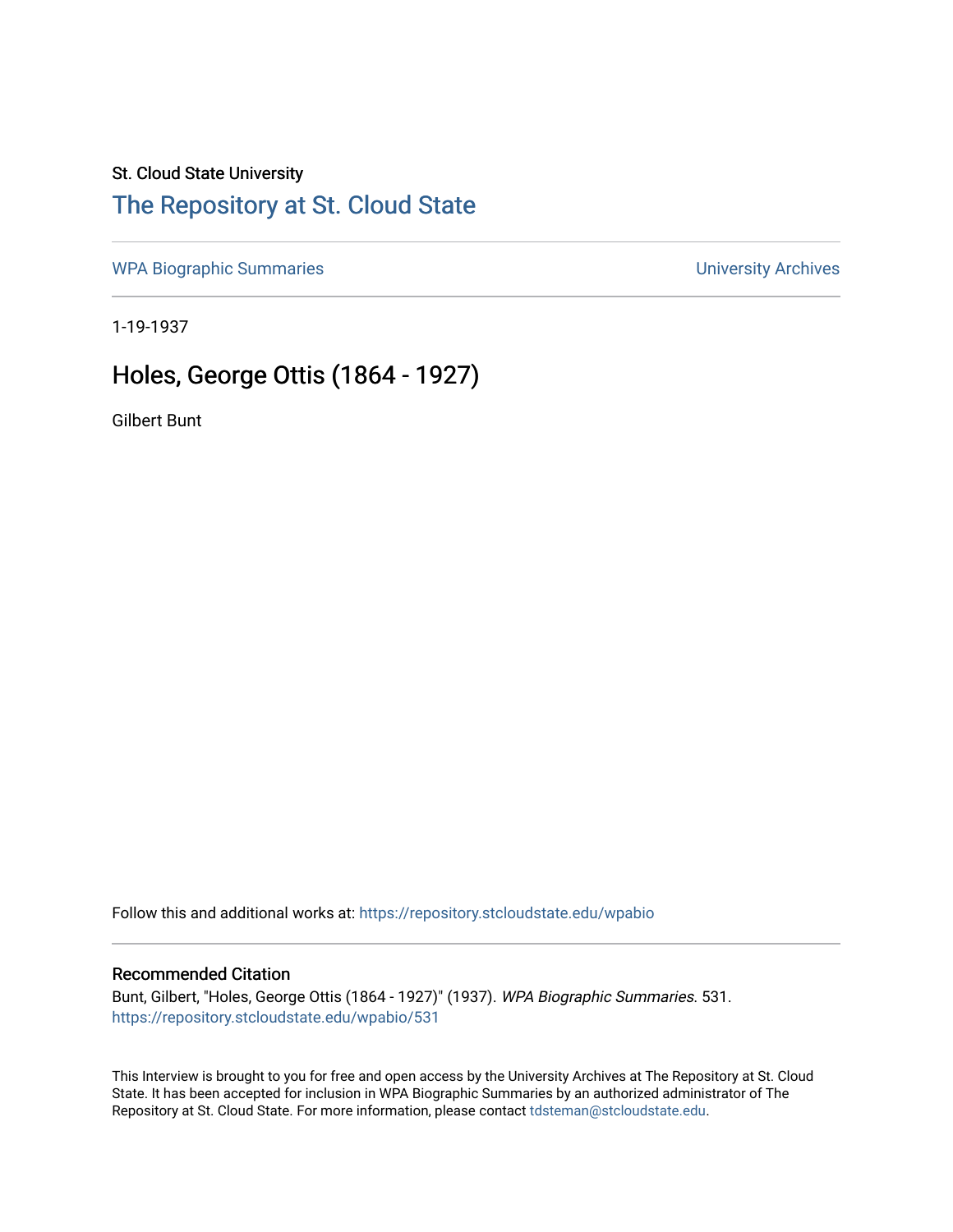#### File No.  $B-576$

 $-12.19$ 

HOLES, GEORGE OTTIS

George Ottis Holes was born September 10, 1864, to Samuel and Elizabeth (Koutz) Holes.

Samuel Holes came from England when six years of age. Elizabeth (Koutz) Holes was born in Pennsylvania, later she went with her parents to Indiana. where she grew up and married Samuel Holes. After their marriage they came to Saint Cloud, in 1856, where Mr. Holes worked in the saw mills as a sawer. They later went to what is now Kandiyohi county where they farmed. There were four children in the Holes family. William James; Mary E. (Holes) Eldred; Frances Myra (Holes) Hatch; George Ottis.

George Ottis received his schooling in a rural school, and when he was nineteen years of age he started to cut stone. He went into business with his brother, William James, and their first shed was next to the ice house on Clark Street. This shed was destroyed by the cyclone in 1886. From that location they moved to a shed on the Great Northern tracks and Seventh street, (on this site now stands the Gramble Robbinson Company's warehouses and office.)

George Ottis was married in 1894 to Alverta Skinner. To George O. and Alverta (Skinner) Holes there were born nine children: Wesley: Forest; Harriet; Reippley; Stacey; Andrew; Morris; May; and Theodore.

George Ottis worked at his trade until the time of his death which was caused by heart trouble. He died on May 27, 1927, and was buried in Saint Cloud, Minnesota.

> Interviewed: Mrs. Alverta(Skinner) Holes January 19, 1937<br>Gilbert Bunt Date:  $By:$

Publication Granted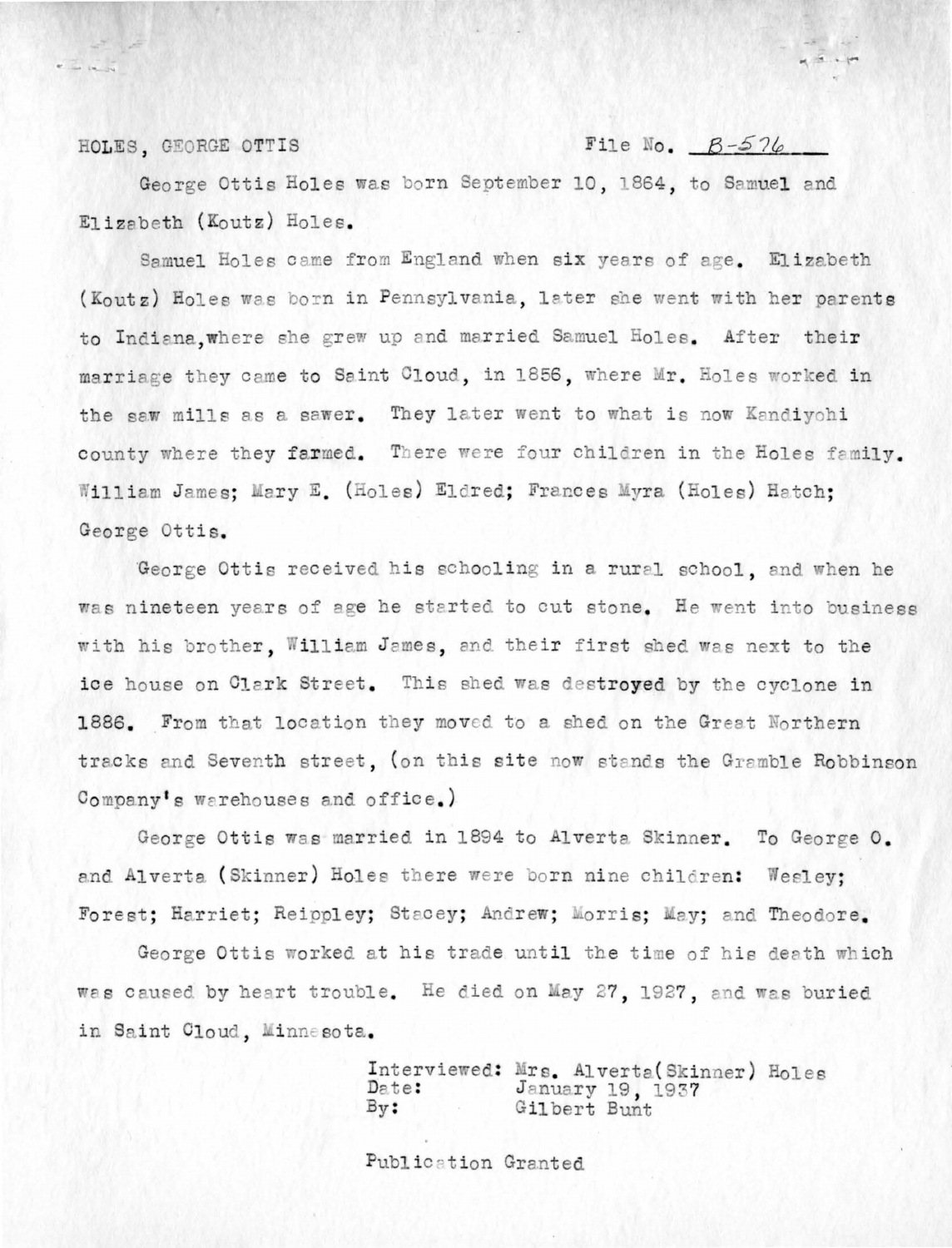| Name    |               | Date of<br>Birth |    | Place of<br>Birth    |              | Father's Name | Age |
|---------|---------------|------------------|----|----------------------|--------------|---------------|-----|
|         | 1. Baby Holes | May 27, 1901     |    | St. Cloud            |              | Otis Holes    | 36  |
|         | 2. Baby Holes | June15, 1902     | Ħ  | Ħ                    | $\mathbf{H}$ | 11            | 37  |
| 3. Baby | $\mathbf{H}$  | May 22, 1905     | Ħ  | 98                   | 拝            | $^{\dagger}$  | 40  |
| 4. Baby | $\mathbf{ii}$ | Sept30, 1907     | 8  | Ħ                    | Ħ            |               | 43  |
| 5. Baby | Ħ             | June16, 1909     | 98 | Ħ                    | Ħ            | 11            | 44  |
| 6. Baby | H             | May 22, 1911     | Ħ  | $\pmb{\mathfrak{y}}$ | 11           | 11            | 47  |

|  | FROM THE RECORDS IN THE STEARNS COUNTY COURT HOUSE |  |  |  |
|--|----------------------------------------------------|--|--|--|
|  |                                                    |  |  |  |

FOR THE GEORGE OTTIS HOLES BIOGRAPHY

| Mother's Name      | Age | <b>Book</b>              | Page | Line | Remarks           |
|--------------------|-----|--------------------------|------|------|-------------------|
| 1. Allia Holes     | 26  | $(1901)$ $B11$           | 302  | 17   | Male              |
| 2. Alvaretta Holes | 27  | $(1902)$ B13             | 19   | 16   | Male              |
| 3. Alvaretta Holes | 30  | $(1905)$ B <sub>15</sub> | 293  | 2    | Male              |
| 4. Alvaretta Holes | 33  | c                        | 426  | 8    | Female            |
| 5. Alvaretta Holes | 34  |                          | 619  | 3    | Ma <sub>.</sub> b |
| 6. Alvaretta Holes |     |                          | 48   | 18   | $M = 7e$          |

MARRIAGE RECORD BOOK N. PAGE 440

Ottis Holes and Alveretta Skinner Married at St. Cloud March 19, 1894 By : Rev. E. V. Campbell W itnesses: Clark Eldred andMrs. Clark Eldred